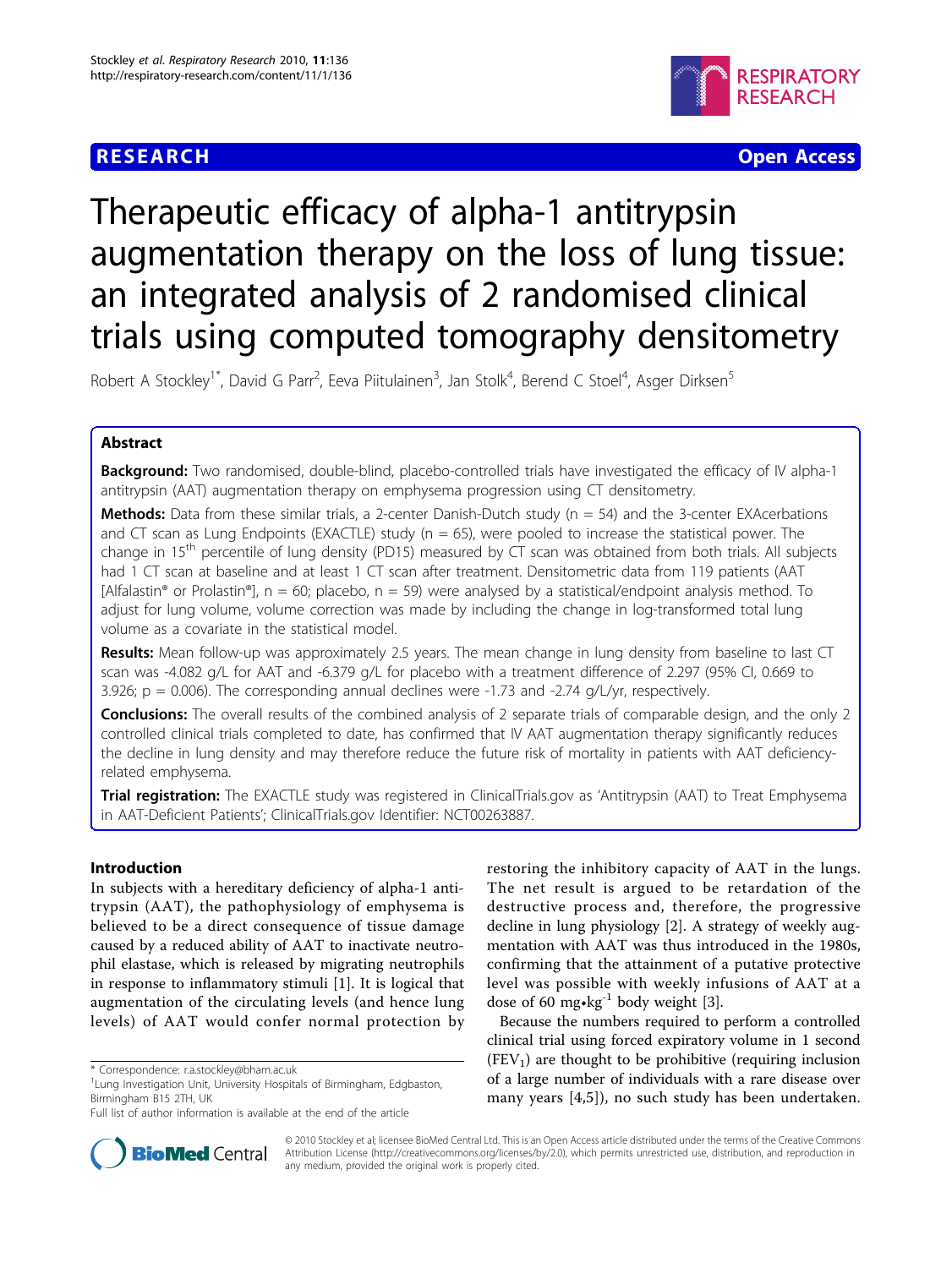Despite this, augmentation therapy is widely prescribed using varying treatment intervals and doses of plasmaderived AAT [[6](#page-7-0)].

In the past, the mainstay of clinical assessment of emphysema was lung function and especially gas transfer measurements, although recent data have indicated that there is differential progression depending on disease severity [\[7](#page-7-0)]. Computed tomography (CT) densitometry is a validated and more direct measure of pathological emphysema [[8-10](#page-7-0)] that relates well to physiological and clinical features of disease [\[11,12](#page-7-0)], progresses uniformly across disease severity [[10](#page-7-0)] and has specifically been shown to be the best independent predictor of mortality [\[13\]](#page-7-0).

In 1999, Dirksen, et al reported a 3-year Danish-Dutch controlled study of intravenous (IV) AAT augmentation therapy, with loss of lung tissue measured by CT densitometry as a secondary outcome parameter in 56 patients [[14](#page-7-0)]. The study suggested a reduction in emphysema progression with AAT augmentation therapy measured by CT, although the p value for the treatment difference obtained ( $p = 0.07$ ) failed to achieve the conventional level of significance, which may reflect the number of subjects in the trial.

More recently, the EXAcerbations and CT scan as Lung Endpoints (EXACTLE) study (77 patients studied over 24-30 months), using a similar placebo-controlled trial design of IV AAT, explored CT densitometry as the primary outcome [[15\]](#page-7-0). Lung density was analysed using 4 different methods of adjustment that corrected for variation in inspiratory levels between scans, and all showed a trend towards efficacy. However, endpoint analysis using a statistical correction for lung volume not only proved to be the most sensitive method of analysis (based on monitoring progression in the placebo group), but also achieved a conventional level of statistical significance with regard to lung tissue loss between both treatment groups. Interestingly, in both the Danish-Dutch and EXACTLE studies, there was little difference in density loss between the AAT and placebo groups within the first year while, subsequently, the difference between the groups increased with time. Furthermore, the effect of therapy in clinical trials is usually determined by endpoint analysis. For these reasons, we chose to re-analyse the Danish-Dutch study using an endpoint analysis, utilising only the first and last available measurement.

In addition, because of the similar study design and method of CT densitometry, we combined the raw data from both studies to increase the statistical power as suggested in the previous Danish-Dutch study [[14](#page-7-0)].

## Materials and methods

Characteristics of the study subjects and designs of the Danish-Dutch and EXACTLE studies are presented in Table [1.](#page-2-0) Full methodological details, together with further details of the patient inclusion and exclusion criteria for the 2 studies, can be found in the original publications [[14,15\]](#page-7-0).

#### Patients

Pooled patient data from the 2 previously described trials, the 2-centre Danish-Dutch study (Copenhagen, Denmark; Leiden, The Netherlands) [[14\]](#page-7-0) and the 3-centre EXACTLE study (Copenhagen, Denmark; Birmingham, United Kingdom; Malmö, Sweden) [[15\]](#page-7-0), are summarised in Table [2](#page-2-0). All patients had been recruited from AAT deficiency registries. The Danish-Dutch study randomised 56 patients and there were 77 from EXACTLE; in total, 125 patients were valid for CT data analysis (Figure [1\)](#page-3-0). However, 6 patients originally enrolled in the Danish-Dutch trial also participated in the EXACTLE study. The data for these 6 subjects from EXACTLE were therefore excluded from the integrated analysis. The original studies had been approved by local ethics committees and were conducted in accordance with the Declaration of Helsinki and Good Clinical Practice Guidelines.

#### Study designs

Both studies were randomised, placebo-controlled, doubleblind, parallel-group trials [[14,15](#page-7-0)]. Patients in the Danish-Dutch study were randomised to receive infusions of either AAT (Alfalastin®; Laboratoire Français du Fractionnement et des Biotechnologies, 3 avenue des Tropiques, BP 305, Les Ulis, 91958 Courtaboeuf Cedex, France;  $250 \text{ mg} \cdot \text{kg}^{-1}$  body weight) or placebo (human albumin solution; 625 mg $\cdot$ kg<sup>-1</sup> body weight) every 4 weeks for  $\geq$ 3 years [\[14](#page-7-0)]. Patients in the EXACTLE study were randomised to weekly infusions of AAT (Prolastin®; Talecris Biotherapeutics, Inc., Research Triangle Park, NC, USA; 60 mg $\cdot$ kg<sup>-1</sup> body weight) or placebo (2% albumin) for 24 months, with an optional extension to 30 months in subjects who agreed to continue in the study [\[15\]](#page-7-0).

#### Data analysis and CT densitometry

The rate of emphysema progression was determined by change in lung density measured by whole lung CT scan, and reported as the annual change in the  $15<sup>th</sup>$  percentile lung density (PD15) (determined from the endpoint in the original trials). The PD15 value is extracted from the frequency histogram of lung voxels and is the density value  $(g \cdot L^{-1})$  at which 15% of the voxels have lower densities [[9,10](#page-7-0)] (Figure [2\)](#page-3-0). This analysis combines the raw data from both trials, thereby increasing the numbers of patients and the robustness of the analysis.

CT scans were performed at baseline and annually thereafter. In the EXACTLE study, there was an option for additional scans at 30 months in those subjects who had their participation prolonged from 24 months [\[15](#page-7-0)].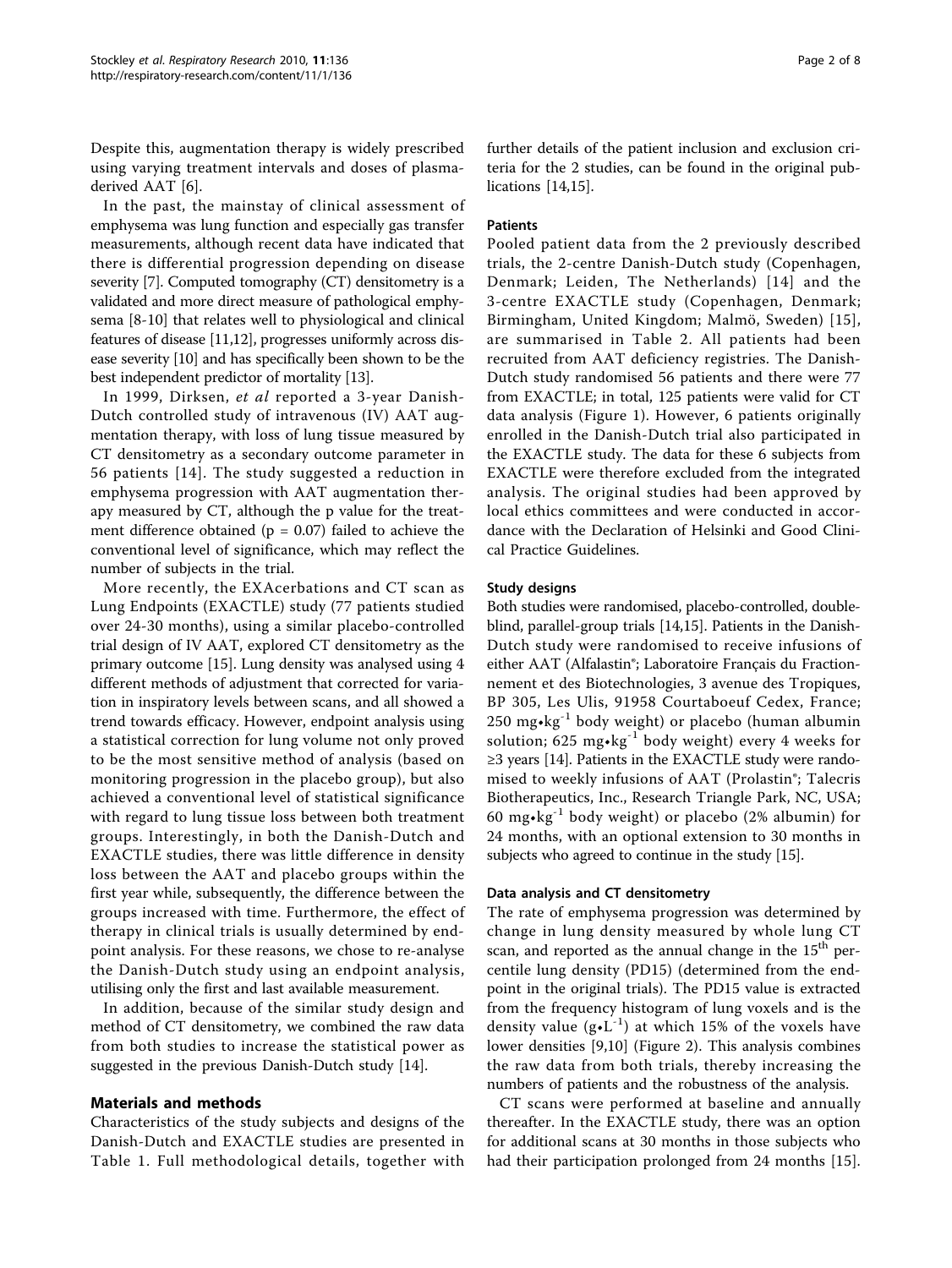<span id="page-2-0"></span>

|                               | Danish-Dutch trial                                                  | <b>EXACTLE trial</b>                                                                           |  |  |  |
|-------------------------------|---------------------------------------------------------------------|------------------------------------------------------------------------------------------------|--|--|--|
| Genotype/phenotype            | PiZZ on IEF                                                         | PiZZ or severe deficiency with AAT concentrations <11 µM                                       |  |  |  |
| Lung function, $FEV1$         | 30-80%                                                              | 25-80% and FEV <sub>1</sub> /VC $\leq$ 70% or                                                  |  |  |  |
| $K_{co}$                      | <b>NA</b>                                                           | ≤80% if spirometry normal                                                                      |  |  |  |
| Exacerbations                 | <b>NA</b>                                                           | $\geq$ 1 exacerbation in the past 2 years                                                      |  |  |  |
| Smoking history               | Never or ex-smokers for >6 months<br>Cotinine checked every 4 weeks | Never or ex-smokers for >6 months Cotinine<br>checked at 1, 6, 24 and 30 months                |  |  |  |
| Previous augmentation therapy | <b>NA</b>                                                           | Never or $\leq 1$ month in past 2 years                                                        |  |  |  |
| Study design                  | Randomised, double-blind, placebo-controlled                        | Randomised, double-blind, placebo-controlled                                                   |  |  |  |
| AAT dosing                    | 250 mg·kg <sup>-1</sup> body weight AAT                             | 60 mg•kg <sup>-1</sup> body weight AAT                                                         |  |  |  |
| Treatment interval            | Every 4 weeks                                                       | Every week                                                                                     |  |  |  |
| Placebo                       | $625$ mg•kg <sup>-1</sup> body weight albumin                       | 2% albumin                                                                                     |  |  |  |
| Centres                       | 2 (Copenhagen, Leiden)                                              | 3 (Copenhagen, Birmingham, Malmö)                                                              |  |  |  |
| Duration of study             | Minimum 3 years                                                     | 24 months (optional 6-months extension)                                                        |  |  |  |
| Study period                  | January 1991 to August 1997                                         | November 2003 to December 2006                                                                 |  |  |  |
| Primary endpoints             | $FEV1$ measured by home spirometry twice daily                      | Change in PD15 measured by CT                                                                  |  |  |  |
| Other endpoints               | Change in PD15 measured by CT                                       | Exacerbations<br>Lung function (FEV <sub>1</sub> , K <sub>CO</sub> )<br>Quality of life (SGRQ) |  |  |  |

AAT: alpha-1 antitrypsin; EXACTLE: Exacerbations and Computed Tomography scan as Lung Endpoints; IEF: isoelectric focusing; K<sub>co</sub>: carbon monoxide transfer coefficient; NA: not applicable; PD15: 15th percentile lung density; SGRQ: St George's Respiratory Questionnaire; VC: vital capacity. CT: computed tomography.

CT scans were obtained during both trials using different scanner protocols. For the Danish-Dutch study, scans were acquired during a breath hold (Dutch patients) or during quiet tidal breathing (Danish patients). The EXACTLE trial acquired scans during a

breath hold at maximum inspiration as summarised in the online supplement for Dirksen et al [[15\]](#page-7-0). In both trials, CT scanners were carefully calibrated and all scan data were centrally analysed by BioImaging Technologies, Inc. (Leiden, The Netherlands) using PulmoCMS®

#### Table 2 Patient baseline demographic characteristics\*

|                                            | Danish-Dutch trial      |                         | <b>EXACTLE trial</b>    |                         | Combined data           |                         |         |
|--------------------------------------------|-------------------------|-------------------------|-------------------------|-------------------------|-------------------------|-------------------------|---------|
|                                            | AAT<br>$(n = 27)$       | Placebo<br>$(n = 27)$   | AAT<br>$(n = 38)$       | Placebo<br>$(n = 39)$   | AAT<br>$(n = 60)$       | Placebo<br>$(n = 59)$   | p value |
| Age (y)                                    | $48.0 \pm 7.99$         | $47.5 \pm 7.29$         | $54.7 \pm 8.4$          | $55.3 \pm 9.8$          | $51.6 \pm 9.03$         | $51.8 \pm 9.73$         | 0.808   |
| Sex (n) male/female                        | 18/9                    | 16/11                   | 25/13                   | 16/23                   | 38/22                   | 29/30                   | 0.093   |
| Smoking status (n, ex/never)               | 27/0                    | 27/0                    | 34/4                    | 35/4                    | 56/4                    | 56/3                    | 0.748   |
| Body mass index ( $kg·m2$ )                | $23.3 \pm 3.15$         | $24.4 \pm 2.70$         | $24.3 \pm 3.3$          | $24.3 \pm 3.5$          | $24.0 \pm 3.3$          | $24.5 \pm 3.2$          | 0.355   |
| $FEV_1$ (L), median                        | $1.63 \pm 0.49$<br>1.63 | $1.72 \pm 0.53$<br>1.61 | $1.44 \pm 0.60$<br>1.14 | $1.35 \pm 0.62$<br>1.14 | $1.55 \pm 0.56$<br>1.47 | $1.48 \pm 0.63$<br>1.38 | 0.553   |
| $FEV1%$ predicted, median                  | $47.3 + 11.4$<br>48.6   | $51.2 \pm 14.5$<br>49.0 | $46.3 \pm 19.6$<br>41.1 | $46.6 \pm 21.0$<br>39.5 | $48.0 \pm 16.4$<br>47.2 | $47.9 \pm 18.6$<br>43.1 | 0.949   |
|                                            |                         | Danish-Dutch trial      |                         | <b>EXACTLE</b> trial    |                         | Combined data           |         |
|                                            | $AAT (n = 27)$          | Placebo ( $n = 27$ )    | $AAT (n = 38)$          | Placebo ( $n = 39$ )    | $AAT (n = 60)$          | Placebo ( $n = 59$ )    | p value |
| VC % predicted                             | $114 \pm 14.7$          | $117 \pm 16.4$          | $94 \pm 21.8$           | $98 \pm 23.2$           | $103.1 \pm 21.8$        | $104.7 \pm 23.9$        | 0.789   |
| DLCO% predicted Median                     | $59.7 \pm 16.0$<br>57.0 | $60.1 \pm 16.3$<br>65.0 | $50.7 \pm 19.5$<br>47.6 | $52.2 \pm 15.2$<br>50.1 | $56.3 \pm 17.3$<br>56.1 | $55.7 \pm 15.9$<br>56.0 | 0.797   |
| KCO % predicted                            | $62.2 \pm 17.62$        | $59.9 \pm 16.9$         | $55.3 \pm 21.0$         | $56.5 \pm 14.8$         | $60.0 \pm 18.9$         | $58.6 \pm 15.5$         | 0.619   |
| Unadjusted PD15 $(q-1)$                    | $71.41 \pm 20.87$       | $75.56 \pm 25.53$       | $47.98 \pm 19.07$       | $45.48 \pm 16.95$       | $58.88 \pm 23.03$       | $59.79 \pm 25.83$       | 0.844   |
| TLC-adjusted $PD15^+$ (g·L <sup>-1</sup> ) | $59.9 \pm 11.03$        | $62.98 \pm 13.49$       | $54.6 \pm 17.4$         | $53.9 \pm 16.0$         | $57.1 \pm 15.2$         | $58.2 \pm 15.7$         | 0.691   |
| Lung volume (L)                            | $5.71 \pm 1.27$         | $5.52 \pm 1.34$         | $7.46 \pm 1.60$         | $7.27 \pm 1.78$         | $6.61 \pm 1.67$         | $6.35 \pm 1.69$         | 0.300   |

 $*$  Values are mean  $\pm$  SD unless otherwise indicated.

† TLC-adjusted PD15: CT lung density multiplied by CT-measured total lung volume and divided by the individual patient's predicted TLC.

For the CT densitometric analyses, the modified ITT population was used.

The combined analysis was based on the modified ITT population and did not include the data for 6 subjects who participated in EXACTLE, but who had also participated in the earlier Danish-Dutch study.

AAT: alpha-1 antitrypsin; DLco: diffusion capacity of the lung for carbon monoxide; EXACTLE: Exacerbations and Computed Tomography scan as Lung Endpoints; Kco: carbon monoxide transfer co-efficient; PD15: 15<sup>th</sup> percentile lung density; TLC: total lung capacity; VC: vital capacity.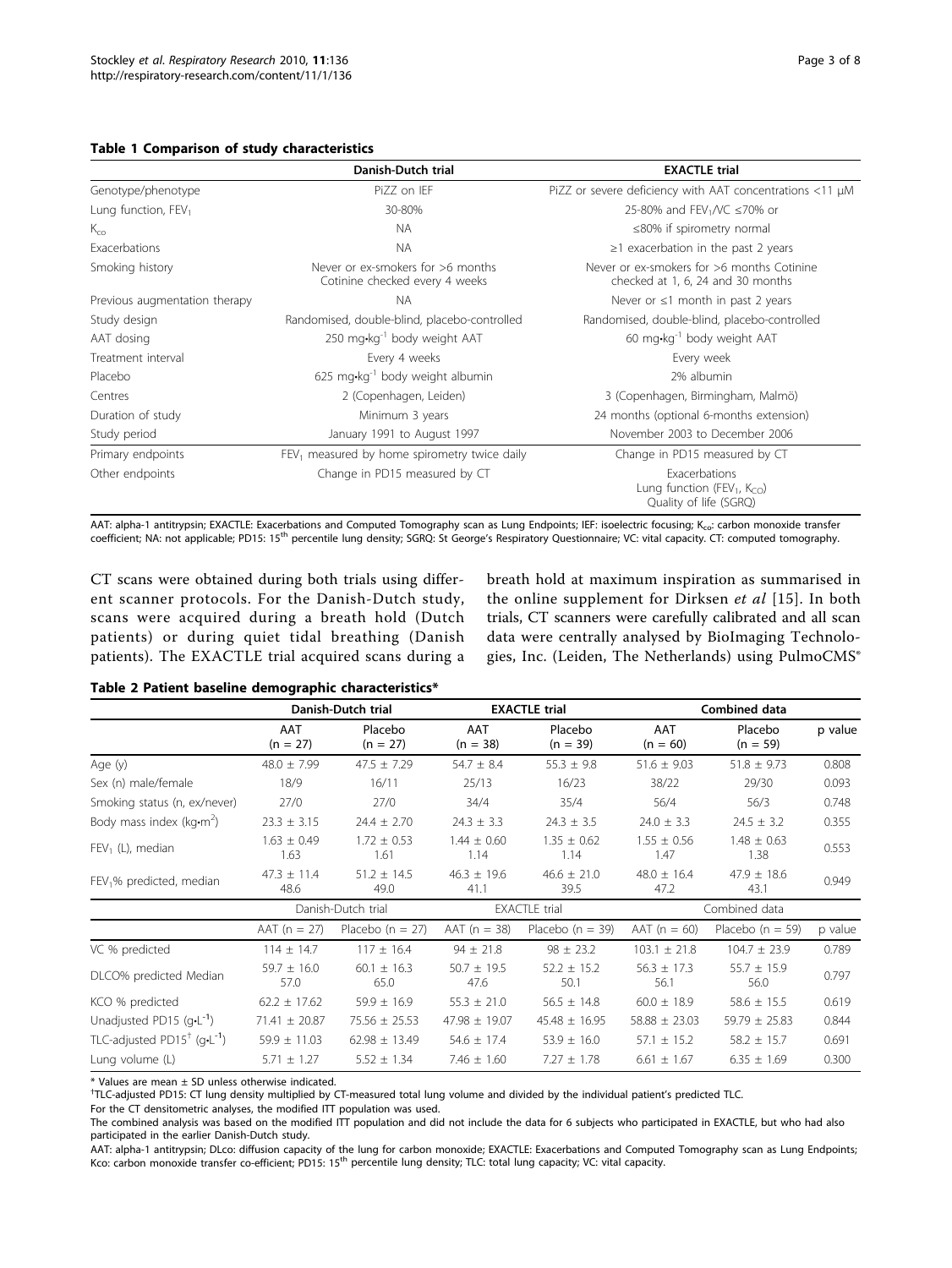<span id="page-3-0"></span>

(Medis Specials, Leiden, The Netherlands) for the EXACTLE study, and by Leiden University Medical Centre for the Danish-Dutch study.

#### Data analysis and  $FEV<sub>1</sub>$

We also took the opportunity to review the  $FEV<sub>1</sub>$  decline from both studies using all available data and a slope analysis for the patients included in the integrated analysis. From the original Danish-Dutch study we were, however, unable to retrieve spirometry from 4 of the subjects.

#### Volume correction of CT Scans

The level of inspiration during scan acquisition is recognised to influence lung density and reduce the



reproducibility of CT. In the chosen method (statistical/ endpoint analysis method), volume correction was made by including the change in log-transformed total lung volume (TLV) as a covariate in the statistical model as described [\[14\]](#page-7-0). This method corrects for intra-patient differences in inspiration between scans as well as interpatient differences in technique between centres.

#### Statistical analysis

The raw data from the Danish-Dutch and EXACTLE studies were retrieved and combined. A study ID variable was included in the integrated analysis database to identify the records in the Danish-Dutch or EXACTLE studies.

All CT scan analyses were based on the modified intent-to-treat (ITT) population, which included (in common with the ITT) all randomised subjects who received the study therapy. However, those subjects in the modified ITT population also had to have one valid CT scan measurement at baseline and at least one valid CT scan assessment at the Month 12 visit or after.

For the Danish-Dutch and EXACTLE studies, PD15 was analysed using an analysis of covariance (ANCOVA) model with change from baseline to the last CT scan measurement in PD15 as the dependent variable, treatment and centre as fixed factors, and change in logarithm of CT-measured TLV and baseline measurement as covariates (statistical/endpoint analysis method).

For the combined data of the integrated analysis, the study ID was added to the model as a fixed effect. The ANCOVA model included the change from baseline to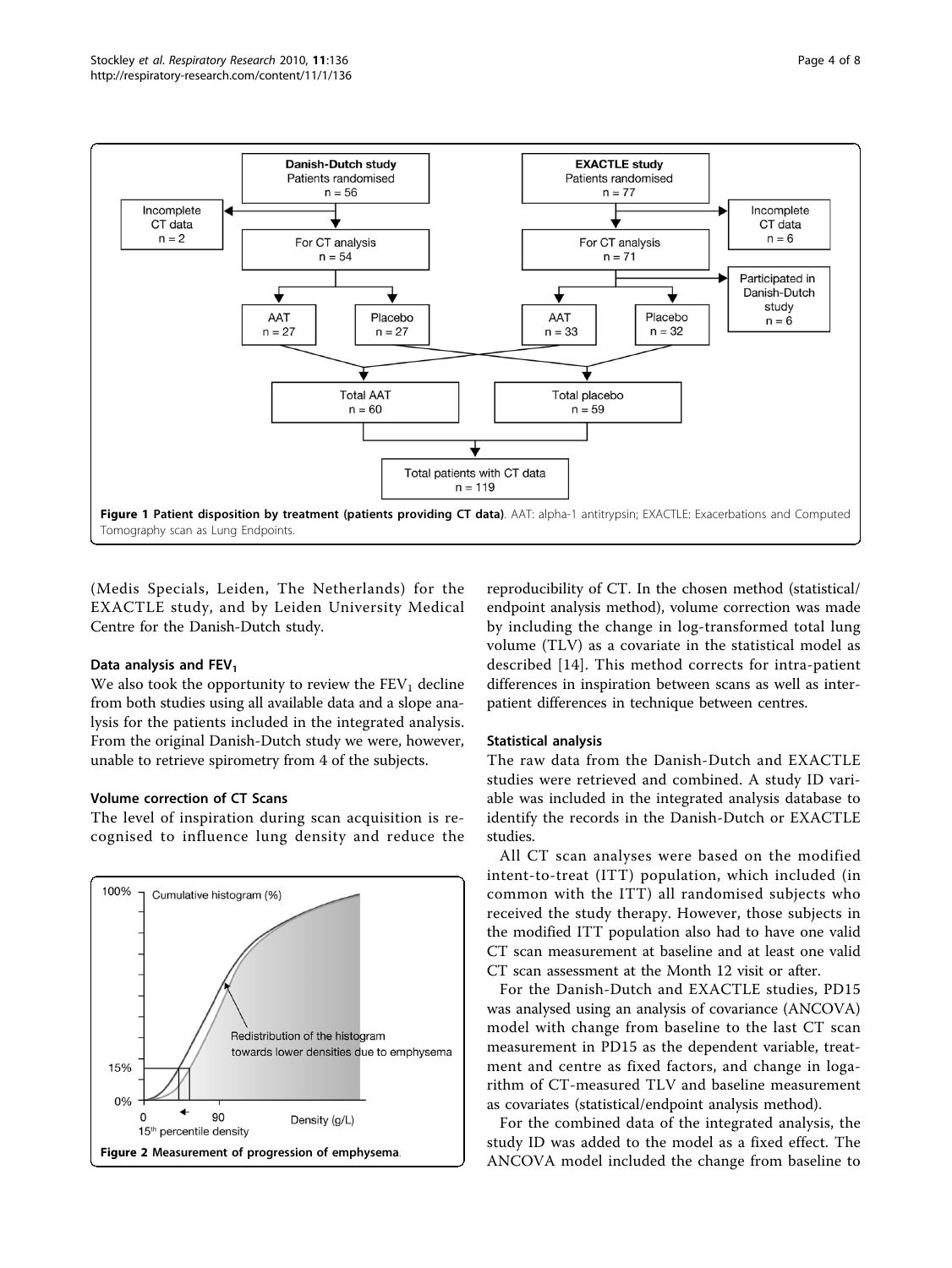the last CT scan as the dependent variable; study (EXACTLE versus Danish-Dutch), treatment, centre and change in logarithm of lung volume as fixed factors, and baseline measurement as covariate.

### Results

#### Patient disposition and baseline characteristics

CT densitometric measurements from a total of 119 patients were analysed (AAT,  $n = 60$ ; placebo,  $n = 59$ ). In the Danish-Dutch study, CT data were obtained from 54 patients, comprising 26 patients from Denmark and 28 patients from The Netherlands. In the EXACTLE study, 65 patients provided data, 27 from Denmark, 23 from the United Kingdom and 15 from Sweden. The patient disposition by treatment is shown in Figure [1](#page-3-0).

In the Danish-Dutch study, the mean (range) length of exposure was 2.52 (0.9-4.2) years to AAT, and 2.55 (0.9- 3.9) years to placebo. The corresponding values in the EXACTLE study were 2.23 (1.1-2.6) and 2.18 (0.8-2.6) years, respectively. For the combined data from both studies, the mean (range) length of exposure to AAT was 2.36 (0.9-4.2) years and to placebo, 2.33 (0.9-3.9) years.

The characteristics for patients at baseline are summarised in Table [2.](#page-2-0) Baseline demographics for patients enrolled into the Danish-Dutch and EXACTLE studies were comparable, although patients in the EXACTLE study were slightly older and had a lower  $FEV<sub>1</sub>%$  predicted. For the combined data, there were no statistically significant differences between the group receiving AAT or placebo with respect to age or body mass index. There were some gender differences between the treatment groups, with more male subjects in the active treatment group, although this was not statistically significant ( $p = 0.093$ ).

All patients fulfilled the physiological inclusion criteria shown in Table [1](#page-2-0). There were no statistically significant differences at baseline between the treatment groups with regard to these parameters. There was also no significant difference in total lung capacity-adjusted PD15 between the 2 groups at baseline ( $p = 0.691$ ).

## CT densitometric progression

From the Danish-Dutch study, the least squares mean change in PD15 from baseline to endpoint was greater in the placebo group than in the active group  $(3.155; p =$ 0.049; Table [3](#page-5-0)). Combined data from the Danish-Dutch and EXACTLE studies confirmed the reduction in progression in patients receiving augmentation therapy  $(-6.379 \text{ g} \cdot \text{L}^{-1}$  [placebo] versus -4.082 g $\text{g} \cdot \text{L}^{-1}$  [AAT]; p = 0.006; Figure [3](#page-5-0)), which is approximately equivalent to -2.74 and -1.73  $g \cdot L^{-1} \cdot yr^{-1}$ , respectively. Therefore, using the most sensitive statistical/endpoint analysis method of volume correction, the separate and integrated analysis of the 2 trials demonstrated a significant reduction in the loss of lung tissue for subjects receiving treatment with IV AAT in comparison with those receiving placebo.

## $FEV<sub>1</sub>$  decline

The  $FEV<sub>1</sub>$  declined significantly in both the combined treated and placebo groups. The average annualised difference in FEV<sub>1</sub> loss was 13 mL $\cdot$ vr<sup>-1</sup> greater in the treated group although this is within the error of measurement (95% CI, -38 to 13; p = 0.321).

#### **Discussion**

Until now, a suitably powered double-blind randomised trial of the clinical effectiveness of AAT augmentation therapy has been lacking. The individual and combined analysis of the Danish-Dutch and EXACTLE trials confirms that AAT augmentation therapy has a beneficial effect on the decline in lung density, which is a measure of the progression of emphysema.

AAT augmentation therapy is an accepted therapeutic regimen [[6\]](#page-7-0), and an earlier observational study showed better overall survival and reduced  $FEV<sub>1</sub>$  decline (albeit in a subset with moderate airflow obstruction) for patients receiving therapy with varying regimens [[16](#page-7-0)]. Whereas the recommended regimen is 60 mg $\cdot$ kg<sup>-1</sup> body weight per week, other adopted approaches are likely to be as effective if the nadir AAT level is mostly above the putative protective threshold of 11 μM.

Preservation of normal lung structure has been the long-term aim of preventive therapy in chronic obstructive pulmonary disease (COPD). However, studies of this concept have used  $FEV<sub>1</sub>$  as the endpoint, since it is not only a defining feature of COPD but also reflects patients with a variety of phenotypes, including those with small airways disease and emphysema. Moreover,  $FEV<sub>1</sub>$  is a reasonable marker of a patient's health status and exercise capacity [[17](#page-7-0)], and has previously been considered to be the best predictor of respiratory and allcause mortality [[18\]](#page-7-0). This has led to the tenet that the maintenance of  $FEV<sub>1</sub>$  reflects disease stability or a consequent reduction in mortality. Nevertheless,  $FEV<sub>1</sub>$  is a poor surrogate measure for the presence and severity of emphysema and its progression. For instance, it has been demonstrated that patients with apical emphysema may have a preserved  $FEV<sub>1</sub>$  in both AAT deficiency [[8,19\]](#page-7-0) and usual COPD [\[20\]](#page-7-0).

The  $FEV<sub>1</sub>$  data from this combined study confirm that even doubling the number of subjects is inadequate to verify whether augmentation therapy affects this nonspecific and relatively insensitive outcome of emphysema. Much larger numbers of subjects studied over a longer period of time are required [[4\]](#page-7-0) in order to determine the response of therapy on  $FEV<sub>1</sub>$ , even though longitudinal CT data have confirmed that decline in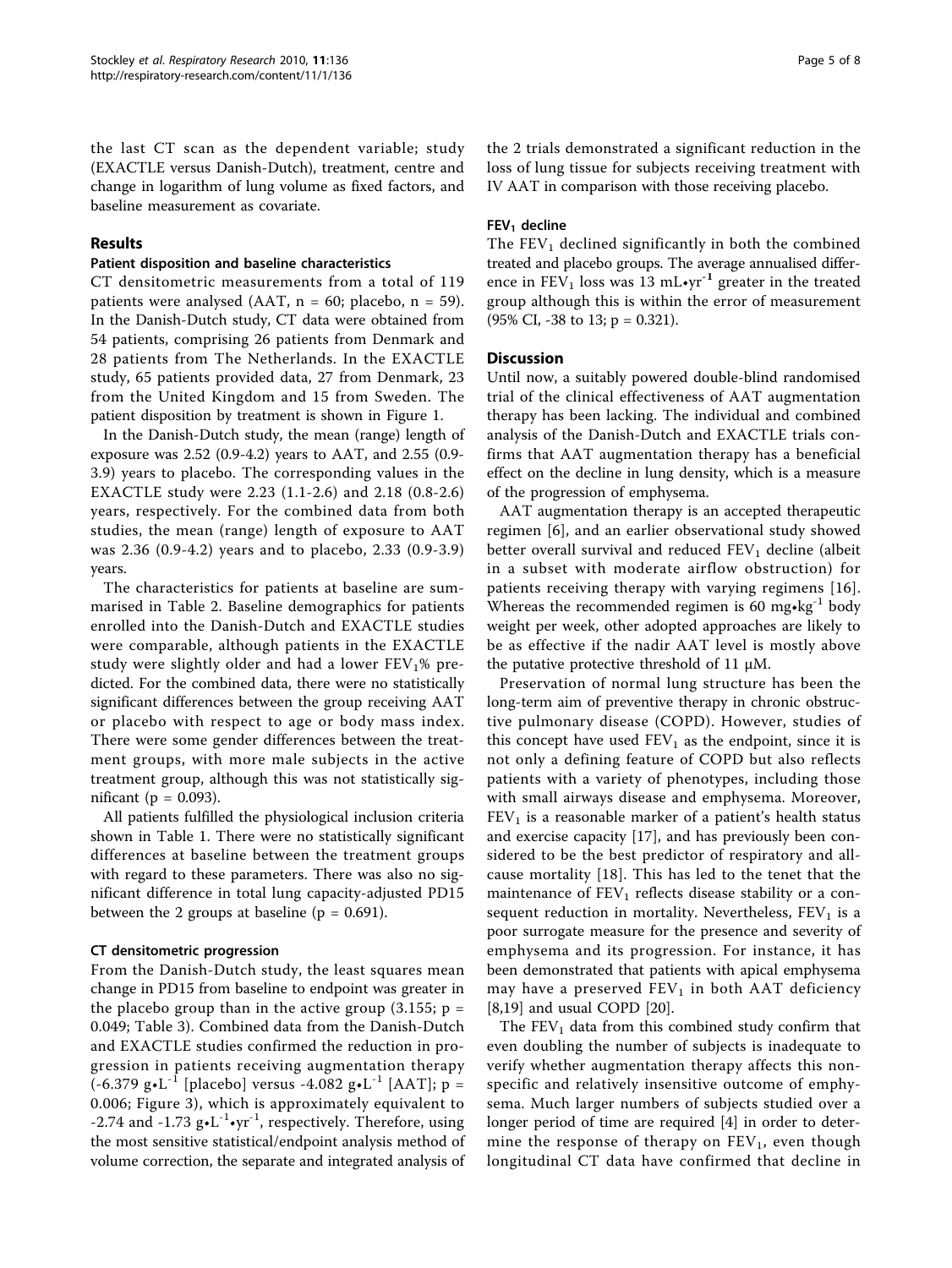|                                                                                   | Danish-Dutch trial |                            | <b>EXACTLE trial</b> |                            | Combined data     |                            |  |
|-----------------------------------------------------------------------------------|--------------------|----------------------------|----------------------|----------------------------|-------------------|----------------------------|--|
| Statistic                                                                         |                    | Placebo<br>$(n = 27)$      | AAT<br>$(n = 36)$    | Placebo<br>$(n = 35)$      | AAT<br>$(n = 60)$ | Placebo<br>$(n = 59)$      |  |
| Change from baseline to last CT scan, LS mean                                     | $-6.409$           | $-9.564$                   | $-2.645$             | $-4.117$                   | $-4.082$          | $-6.379$                   |  |
| Estimated treatment difference between changes from baseline, 95% CI <sup>†</sup> |                    | 3.155<br>$(0.008 - 6.301)$ |                      | 1.472<br>$(0.009 - 2.935)$ |                   | 2.297<br>$(0.669 - 3.926)$ |  |
| p value for treatment difference                                                  |                    | 0.049                      |                      | 0.049                      |                   | 0.006                      |  |

<span id="page-5-0"></span>Table 3 Changes in unadjusted 15<sup>th</sup> percentile lung density (g·L<sup>-1</sup>) using endpoint analysis

For the CT densitometric analyses, the modified ITT population was used. The combined analysis was based on the modified ITT population and did not include the data for 6 subjects who participated in EXACTLE, but who had their data included in the earlier Danish-Dutch study. † AAT treatment minus placebo.

AAT: alpha-1 antitrypsin; CT: computed tomography; EXACTLE: Exacerbations and Computed Tomography scan as Lung Endpoints; LS: least squares.

 $FEV<sub>1</sub>$  does generally relate to loss of lung density, but only if sufficient data are analysed [\[10](#page-7-0)]. Extensive observational studies of lung density in AAT deficiency using CT scanning have demonstrated that this parameter not only relates to progressive reduction in  $FEV<sub>1</sub>$  [\[10](#page-7-0)], health status and exercise capacity [[11\]](#page-7-0), but is indeed a better predictor of all-cause mortality than  $FEV<sub>1</sub>$  [[13](#page-7-0)]. It is possible to extrapolate the findings of this combined analysis to conventional measures such as the  $FEV<sub>1</sub>$  using previously published data [[10\]](#page-7-0). This indicates that the reduction in densitometry quantified here  $(\boxtimes 1$  HU/year) is equivalent to about a 38 ml difference in  $FEV<sub>1</sub>$  decline in patients in GOLD stage 2.

However as indicated above the decline in  $FEV<sub>1</sub>$  is not linear throughout the disease process. Therefore, for this and other reasons, stabilisation of emphysema progression, as indicated by CT densitometry, would be as important an aim, if not more so, than preserving  $FEV_1$ . The current combined analysis of the only 2 controlled



clinical trials completed to date has confirmed that AAT augmentation therapy significantly reduces the decline in lung density, and may thus reduce the future risk of mortality as well as the deterioration in health status.

With AAT augmentation therapy becoming widely accepted throughout the United States and Europe, the ability to deliver appropriately powered placebo-controlled clinical trials, particularly those requiring a physiological measurement outcome, has become difficult to justify ethically and even more difficult to deliver. The current analysis, however, provides evidence of augmentation therapy reducing the rate of progression of lung tissue loss. The data, therefore, permit future studies to be powered for comparison of different therapeutic regimens using CT scans rather than physiology (either  $FEV<sub>1</sub>$  or gas transfer). However, it should also be noted that even CT scans, as well as accepted physiological measurements, are only surrogate measures of emphysema. Importantly, the change in physiological endpoints varies throughout the course of the disease, with  $FEV<sub>1</sub>$  decline being greatest in subjects with moderate airflow obstruction (35-79% of predicted) [[16\]](#page-7-0) and gas transfer decline being greatest in those with most severe disease [[7\]](#page-7-0). On the other hand, loss of lung density as assessed by PD15 shows a more constant change across all stages of disease severity [\[10\]](#page-7-0), suggesting that it is a better marker of the continuing disease process.

It is not always feasible to conduct powered clinical studies [[21\]](#page-7-0), and sometimes a combination of comparable studies is necessary. For example, meta-analysis of several studies has been used to support the use of antibiotics in acute exacerbations of COPD [\[22](#page-7-0)].

In clinical medicine, meta-analyses are accepted and useful tools that combine results from several studies to draw conclusions about clinical effectiveness. These can be either based on the analysis of published data (so-called 'aggregated analysis') or by pooling individual patient data (also termed 'integrated analysis') [\[23](#page-7-0)]. Trials with different protocols, but with common characteristics, can be pooled for these analyses. An integrated analysis based on individual patient data offers numerous advantages over the use of aggregated data; it is more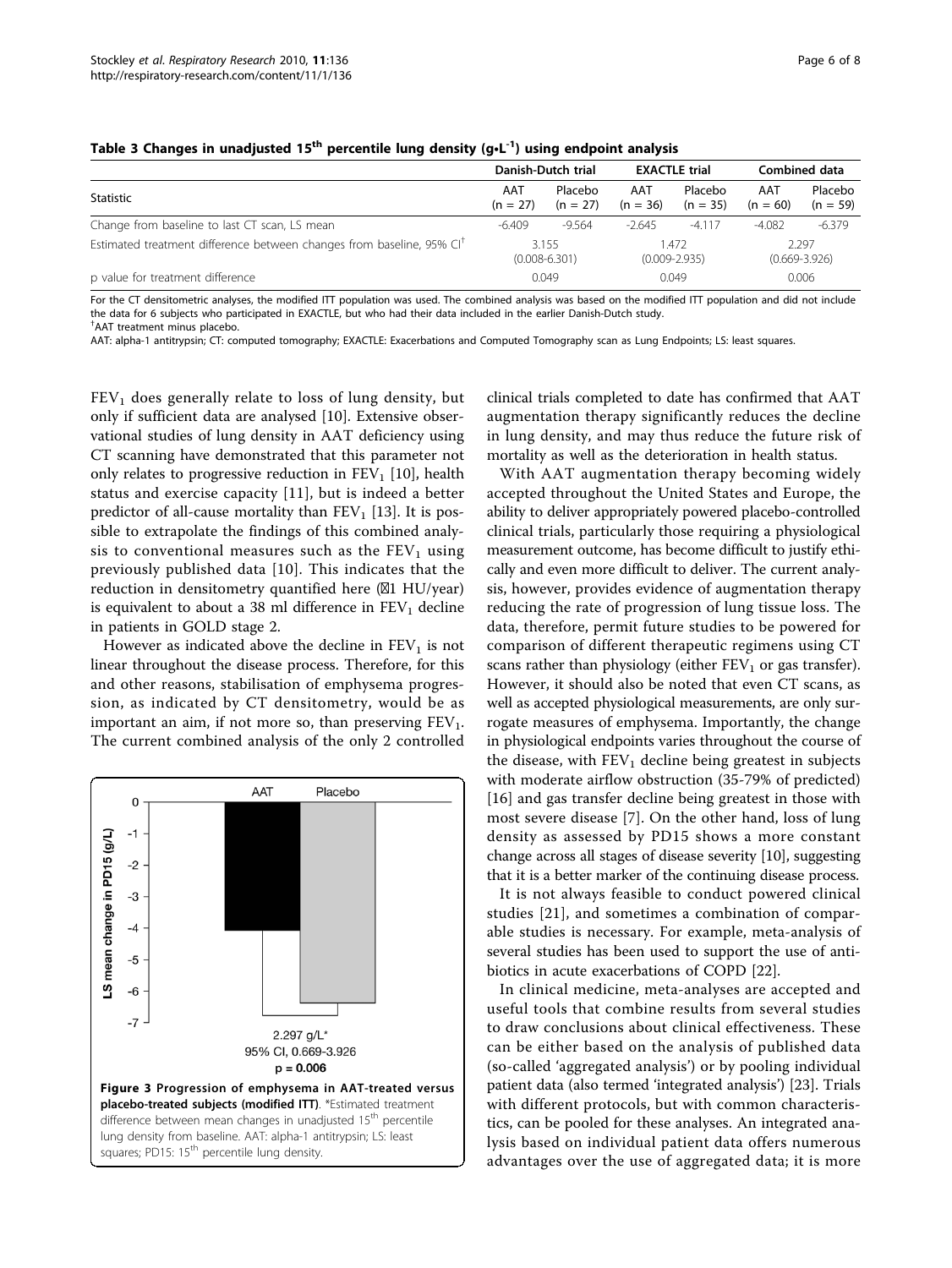reliable than aggregate meta-analyses and may thus lead to different conclusions [\[23,24](#page-7-0)]. This approach has been used more frequently in recent years [\[24](#page-7-0)] and also allows, as aggregate analyses similarly do, for the inclusion of different drug substances belonging to the same drug class, and different predefined clinical endpoints in the source studies [\[25](#page-7-0),[26\]](#page-7-0), provided that the studies have common characteristics to enable the pooling of data.

Although there were some differences in study characteristics, the EXACTLE and Danish-Dutch trials both had a randomised, placebo-controlled, blinded, parallel design and had a similar CT scan protocol. The 2 studies were comparable with regard to treatment drug, treatment duration and patient characteristics. There is a general belief that maintaining AAT above a protective level of 11 μM is the key to a successful therapeutic outcome, and both studies had treatment regimens that are able to maintain protective levels of AAT, either consistently, or for at least 3 out of the 4 weeks in the monthly regimen used in the Danish-Dutch trial [[14](#page-7-0)].

The Jadad scale is widely used to assess the methodological quality of clinical trials [\[27](#page-7-0),[28\]](#page-7-0). When evaluated on this scale, the design of the 2 studies met the standards required for their results to be included in a meta- or integrated analysis. Although the principle of meta- or integrated analyses is based on the inclusion of several studies, p values are reported without statistical adjustment of the alpha level.

Integrating the data from the 2 studies increased the numbers and hence the power of the observations. By using the most sensitive method for assessing emphysema progression (as measured by tissue loss) with endpoint analysis of PD15, the mean data demonstrate a deceleration of lung tissue loss with AAT augmentation therapy with a high degree of statistical significance. It is, however, recognised that progression even in CT densitometry varies between individuals. Thus adequate historical data will remain a prerequisite to therapeutic decision making. Furthermore, it should be noted that the treatment effect may not be demonstrable for the first 12 months of therapy [[14,15](#page-7-0)]. The exact reasons remain unknown but it is possible that a period of time is required to reverse the established, destructive inflammatory process. This observation clearly has potential impact on the design of future phase 2 and 3 studies in AAT deficiency and support an end point analysis as the best primary outcome.

In conclusion, the overall results are supportive of the efficacy of AAT augmentation therapy and, importantly, provide confirmatory data to power and analyse future alternative strategies for which long-term IV placebo arms cannot be justified ethically.

#### Disclosure of prior abstract publications

Abstracts of this study have been published by the American Thoracic Society (Am J Respir Crit Care Med, Apr 2008;177), and by the European Respiratory Society (Eur Respir J, Oct 2008;32(Supplement 52):738s).

#### Acknowledgements

#### Support Statement

This study was sponsored by Talecris Biotherapeutics, Inc. (Research Triangle Park, NC 27709, USA).

Technical editorial assistance was provided under the direction of the authors by M Kenig at PAREXEL (Worthing, UK) and was supported by Talecris Biotherapeutics, Inc.

#### Author details

<sup>1</sup> Lung Investigation Unit, University Hospitals of Birmingham, Edgbaston, Birmingham B15 2TH, UK. <sup>2</sup>Department of Respiratory Medicine, University Hospitals of Coventry and Warwickshire, Clifford Bridge Road, Coventry CV2 2DX, UK. <sup>3</sup>Department of Respiratory Medicine, Malmö University Hospital Lund University, Malmö, 205 02, Sweden. <sup>4</sup>Leiden University Medical Center Albinusdreef 2, 2333 ZA Leiden, The Netherlands. <sup>5</sup>Gentofte Hospital Copenhagen University, DK-2900 Hellerup, Denmark.

#### Authors' contributions

RAS was an investigator in the EXACTLE study and proposed the combined analysis. He wrote the first draft of the manuscript and has fine-tuned the final version, following input from all co-authors and with subsequent support from a medical writer. DGP has been involved in the methodology for CT analysis of the EXACTLE study and the integrated data. He has revised the submitted article for important intellectual content, and has approved the final version. EP was responsible for the Swedish arm of the EXACTLE study. She has reviewed and approved the manuscript. JS was an investigator in the Dutch part of the Danish-Dutch study and was involved in the design of the EXACTLE study. He has revised the submitted article critically for important intellectual content, and has provided final approval of the version to be published. BCS has been involved in the methodology for CT analysis used in both studies. He has revised the submitted article critically for important intellectual content, and has provided final approval of the version to be published. AD was the principal investigator of the 2 multicentre, randomised clinical trials of augmentation therapy with AAT. He has revised the submitted article critically for important intellectual content, and has provided final approval of the version to be published. All authors have read and approved the final manuscript.

#### Competing interests

Robert A Stockley has received an unrestricted grant from Talecris Biotherapeutics for the Alpha-1 Detection and Programme for Treatment (ADAPT UK registry). He has advised Baxter and Kamada on their augmentation programmes and received international lecture fees from Talecris. He has lectured widely as part of pharmaceutical sponsored symposia, sat on numerous advisory boards for drug design and trial implementation and received non-commercial grant funding from some companies. David G Parr has served on company advisory board meetings for Talecris Biotherapeutics and acts as a consultant on the technical steering committees of Talecris Biotherapeutics and F Hoffmann-La Roche. He has received honoraria and payment of expenses from Talecris Biotherapeutics for presentations at international meetings. Eeva Piitulainen has no conflicts of interest to disclose. Jan Stolk has served on company advisory board meetings of various companies and served as consultant to some of them. Fees were directly donated to the bank account of the Alpha-1 International Registry Foundation. Berend C Stoel has received honoraria for presentations from Talecris Biotherapeutics. He is a consultant for Roche Pharmaceuticals, Talecris Biotherapeutics, Bioclinica and CSL Behring. His institution has received grant monies from Bio-Imaging (now Bioclinica), Roche, Talecris and Medis Medical Imaging Systems for a research project. Asger Dirksen, as the principal investigator of the 2 multicenter,